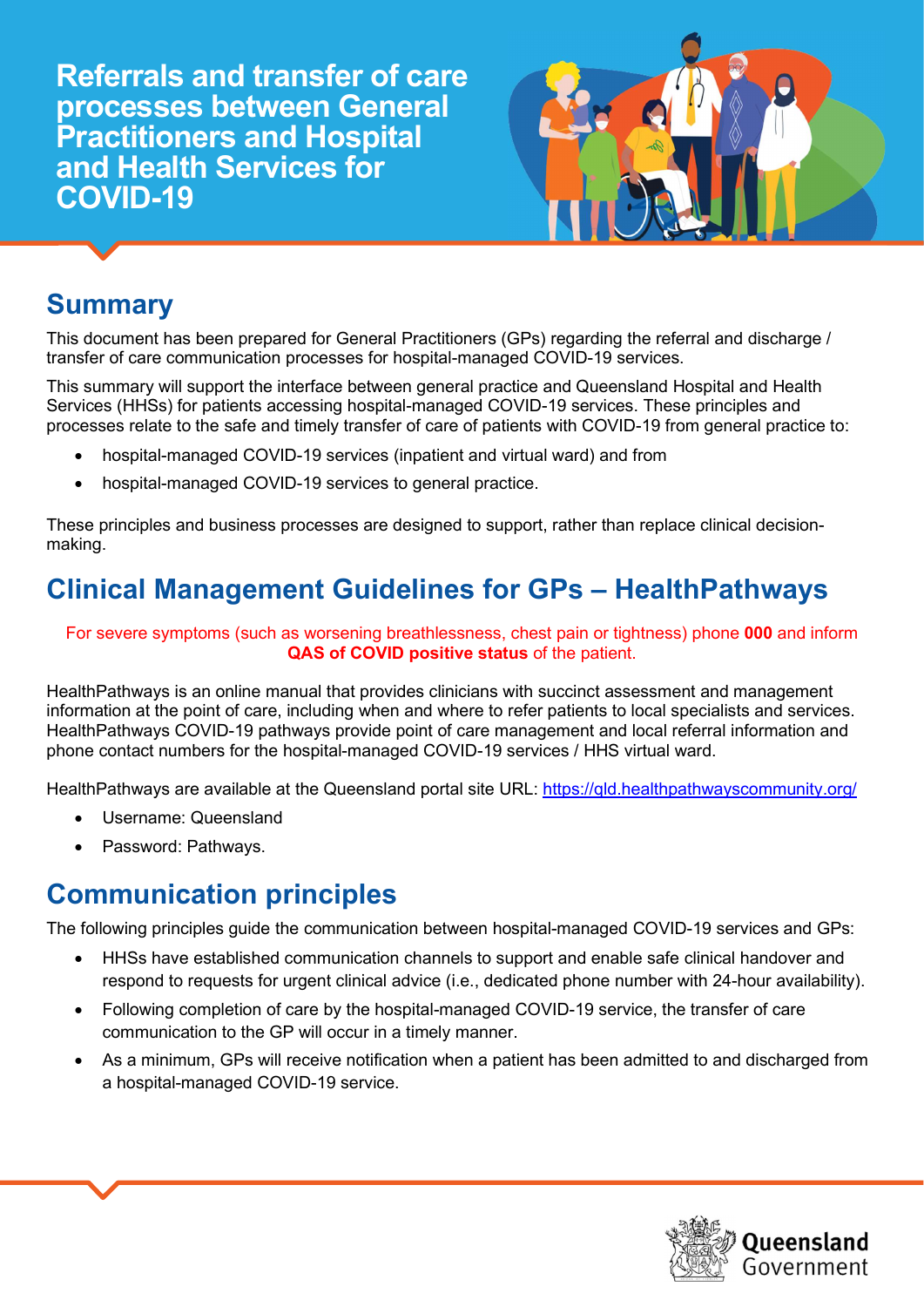# Referrals

 Referrals to hospital-managed COVID-19 services will be submitted via existing referral channels. Information must be transferred securely and in line with confidentiality requirements. The process is outlined the Flowchart 1: referral flow.

#### Flowchart 1: referral flow



### Referral processes

- General practitioners (GPs) assessment of patient prior to referring.
- GP to phone the Hospital COVID-19 service SMO to provide clinical handover (this is the trigger that sets patient admission on the virtual ward in motion). The phone number for the COVID-19 service SMO is on HealthPathways (see above) and available 24 hours, 7 days. This phone number is not for patients.
- Referrals to the hospital managed COVID-19 service can be submitted using the following mechanisms
	- GP Smart Referrals if available in your practice
	- Secure messaging:
		- include patient name, DOB, contact details, parent/carer contact details (if relevant).
		- reason why escalation to a hospital COVID service is required clinical symptoms; medical risk factors; social risk factors; other
		- date and type of test, or reason test cannot be performed.
		- Fax if other methods are of secure messaging are not available
- Note that Queensland Health facilities are unable to accept referrals in non-secure email messages.
- Written referrals are required following phone calls for patients referred who have multiple comorbidities and multiple medications to promote safe clinical handover.
- Each HHS has nominated the referral mechanisms being used as noted in HealthPathways.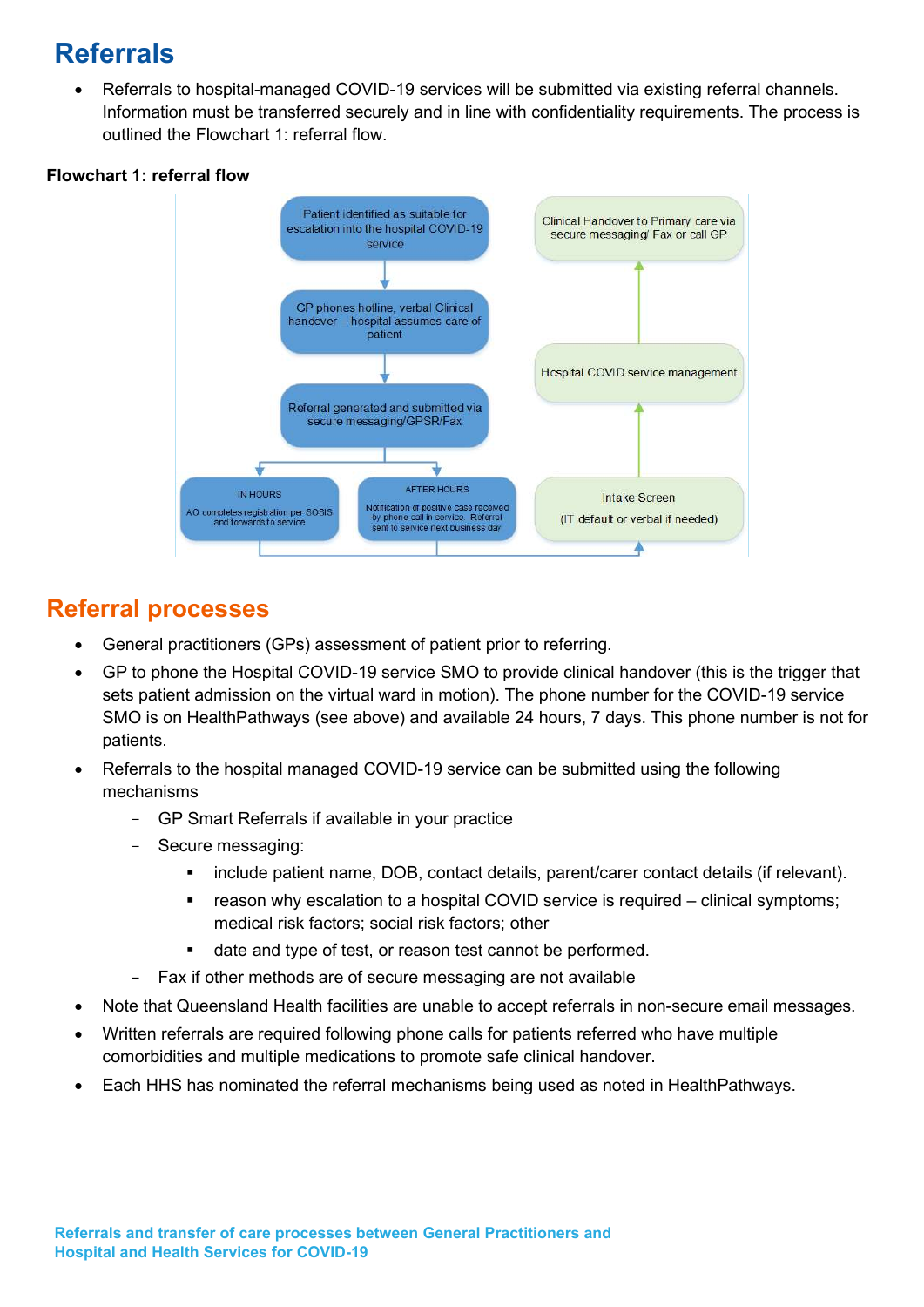## GP notification on admission

GPs should be notified by the hospital-managed COVID-19 service where their patient:

- has been streamed as **high risk** and admitted to the virtual ward following initiation of COVID care through the 'online COVID Care Self-Checker', 'Billie the bot', or the 'COVID-19 National Coronavirus Helpline 1800 020 080'.
- has been admitted as an inpatient to a hospital-managed COVID-19 service.

These notifications should occur using secure messaging (Secure Web Transfer – SWT) or fax to the GP.

### Transfer of care communication to GP on discharge

Transfer of care communication on discharge from hospital-managed COVID-19 services will be sent via existing channels. Information must be transferred securely and in line with confidentiality requirements.

Secure options for transfer of care communication include:

- Enterprise Discharge Summary (EDS) discharge summary
- Emergency Department Information System (EDIS) letter
- Secure Web Transfer (SWT) letter
- Fax (letter).

The presence of discharge information on the Health Provider Portal (HPP or 'The Viewer') does not replace the requirement for transfer of care communication with the GP.

### Transfer of care processes

The transfer of care processes are outlined in Flowchart 2: Transfer of care communication.

Each HHS has nominated transfer of care mechanisms being used as listed in Appendix 3:

- Patient identified as suitable for discharge and streamed as **non-complex** or **complex**.
- Non-complex patients: a notification of discharge from care recommending no follow up with be provided via secure messaging.
- Complex patients:
	- Hospital-managed COVID-19 service to phone General Practitioner and provide comprehensive clinical handover.
	- Notification of transfer of care and follow up recommendations will be provided including a comprehensive management plan and pathway for escalation should symptoms deteriorate.
	- The notification will be a secure option for transfer of care communication and most likely via EDS as complex patients will most likely be admitted patients.